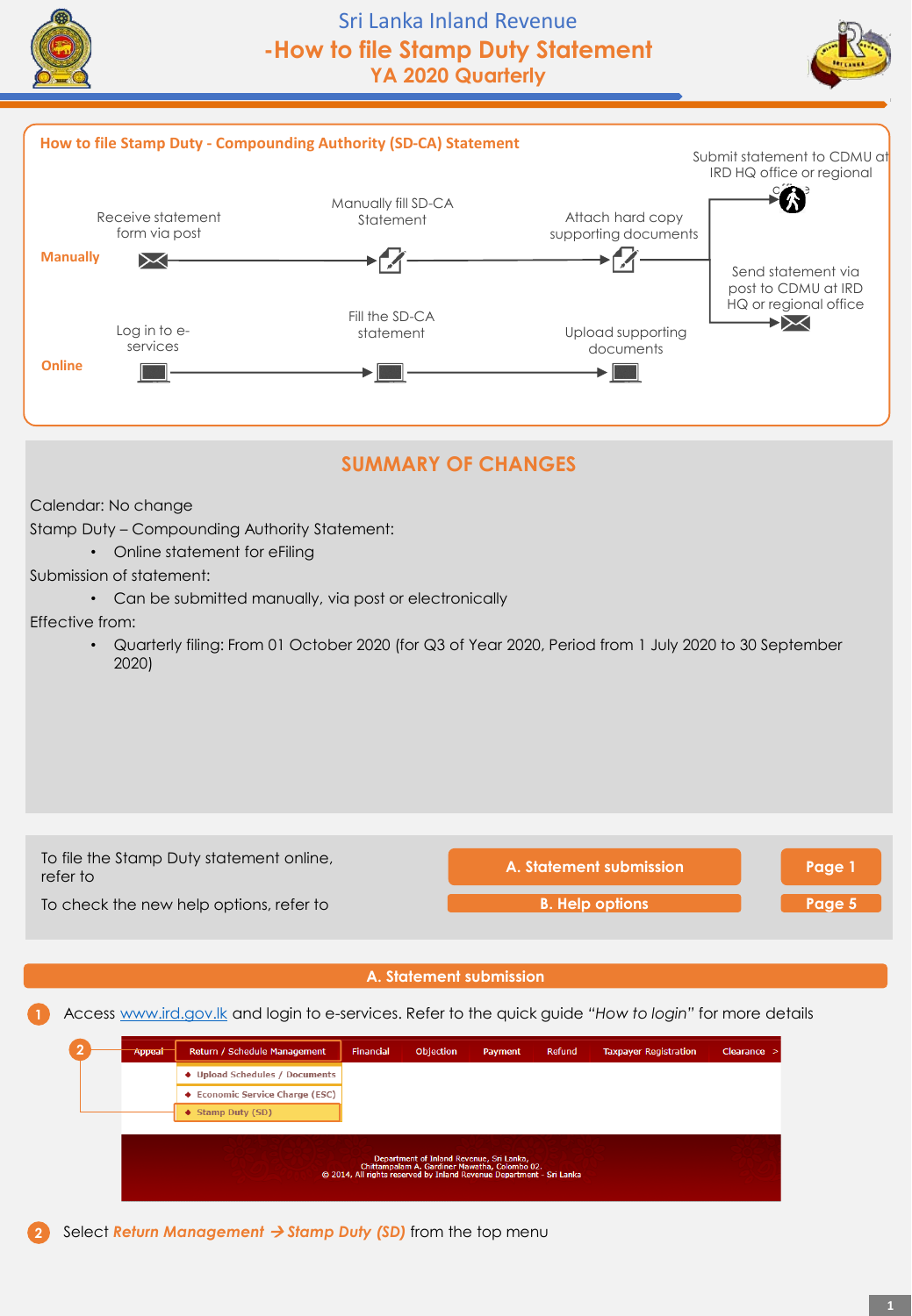

**3**



| <b>Taxpayer Identification Number</b>                     | 300082459                                                                                 |            |               |
|-----------------------------------------------------------|-------------------------------------------------------------------------------------------|------------|---------------|
| Name of the organization                                  | ENG CO OP 1 21AUG20                                                                       |            |               |
|                                                           | 2018/2019                                                                                 |            |               |
| To delete the draft, check and click the "Remove" button. | If you wish to file a return, please check an assessment year and click "Proceed" button. |            |               |
|                                                           |                                                                                           |            |               |
| Period code (Filing quarter)                              |                                                                                           | Due date   | <b>Status</b> |
| 2020-01-01 - 2020-03-31(2010)                             |                                                                                           | 2020-01-01 | <b>NEW</b>    |
|                                                           |                                                                                           |            |               |

### **3** Select the statement to file and click *Proceed*

|                | <b>Confirmation</b>                   |
|----------------|---------------------------------------|
|                | Are you sure to begin the tax filing? |
| $\overline{4}$ | Cancel<br>Ok                          |

**4** You will see a pop-up confirmation dialog box to prompt if you are ready to begin tax filling. Click *Ok*

|              |        | <b>Taxpayer Identification Number</b><br>Name of the organization ENG_CO_OP_1_21AUG20 | 300082459                            |                          |                        |
|--------------|--------|---------------------------------------------------------------------------------------|--------------------------------------|--------------------------|------------------------|
|              |        | Part 1 - Stamp duty liable components<br><b>Type of specific instrument</b><br>(101)  | No. of<br><b>instrument</b><br>(102) | <b>Value (Rs.) (103)</b> | Stamp duty (Rs.) (104) |
| $\mathbf{A}$ |        | <b>Policy of insurance</b>                                                            | $\mathbf{1}$                         | 12,000.00                | 1,000.00               |
|              | B(i)   | Non-foreign liquor license                                                            | $\mathbf{1}$                         | 12,000.00                | 2,000.00               |
|              | B(ii)  | <b>Foreign liquor license</b>                                                         | $\mathbf{1}$                         | 150,000.00               | 20,000.00              |
|              | B(iii) | <b>Notary license</b>                                                                 | $\mathbf{1}$                         | 23,000.00                | 2,000.00               |
|              | B(iv)  | <b>Other license</b>                                                                  | $\mathbf{1}$                         | 12,345.00                | 1,000.00               |
| $\mathbf{C}$ |        | <b>Credit card transactions</b>                                                       | $\mathbf{1}$                         | 4,578.00                 | 345.45                 |
| D            |        | <b>Salary receipts</b>                                                                | $\mathbf{1}$                         | 25,000.00                | 25.00                  |
| Ę.           |        | <b>Receipts &amp; Discharges</b>                                                      | $\mathbf{1}$                         | 25,000.00                | 25.00                  |
| F            |        | <b>Bonds &amp; Mortages</b>                                                           | $\mathbf{1}$                         | 45.00                    | 12.00                  |
| G            |        | <b>Promissory notes</b>                                                               | $\overline{4}$                       | 5,612.00                 | 34.00                  |
| H            |        | Lease, Rent & Hire                                                                    | $\overline{7}$                       | 23,567.00                | 70.00                  |
| $\mathbf I$  |        | <b>Other Instrument</b>                                                               | $\mathbf{1}$                         | 234.00                   | 12.00                  |

**5** You will be taken to the tab "**Statement**" where it will be convenient for you to declare relevant information for *Part 1 - Stamp duty liable components*.

The "Total stamp duty (Rs.) (100)" will be automatically summed up for you, using all the cages in column for "Stamp duty (Rs.) (104)", as shown in the example in the diagram above.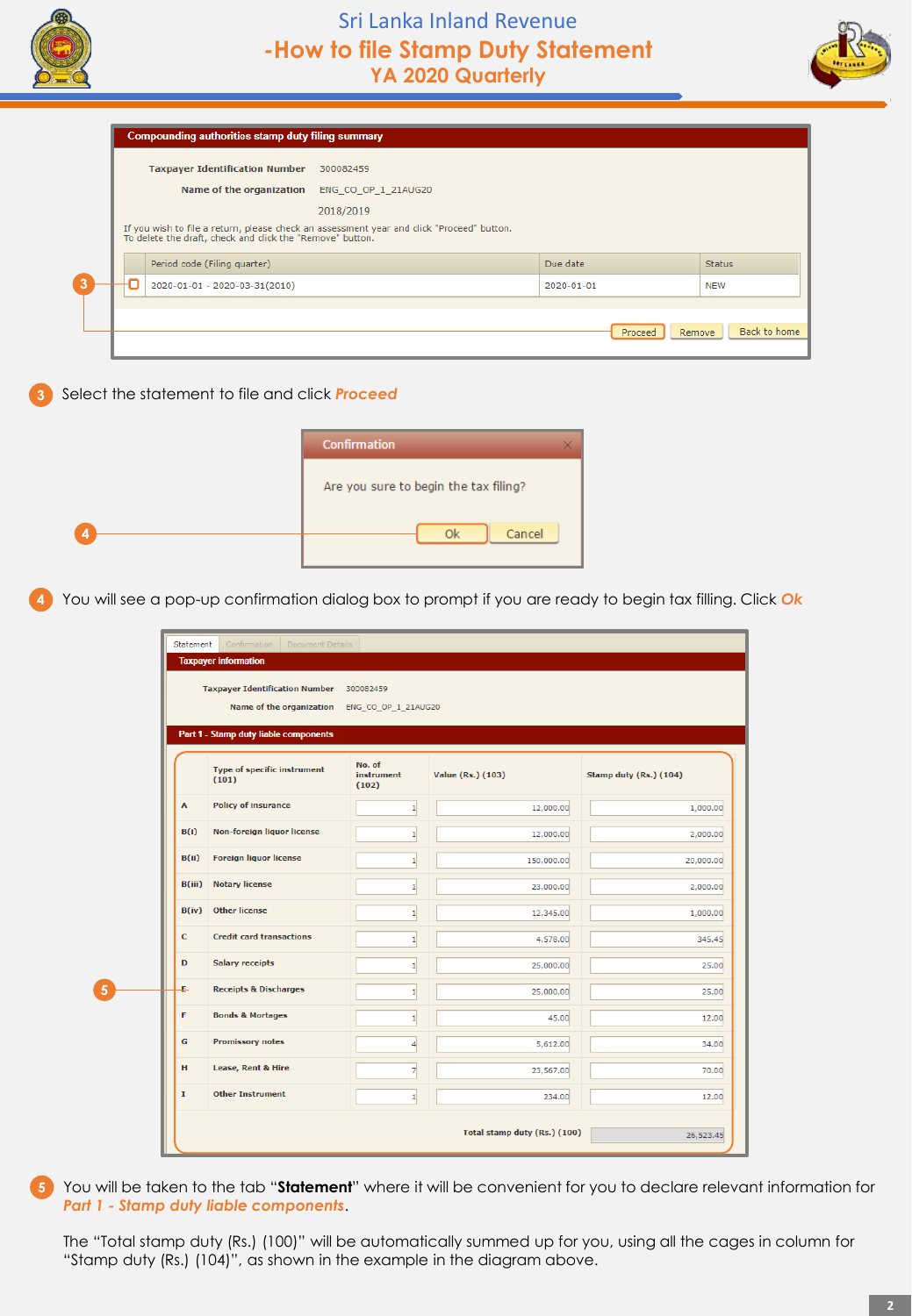

# Sri Lanka Inland Revenue **-How to file Stamp Duty Statement YA 2020 Quarterly**



|               | <b>Type of specific instrument</b><br>(201) | No. of<br>instrument<br>(202) | <b>Value (Rs.) (203)</b> |            |
|---------------|---------------------------------------------|-------------------------------|--------------------------|------------|
| Α             | <b>Policy of insurance</b>                  | $\mathbf{1}$                  | 100.00                   |            |
| B(i)          | Non-foreign liquor license                  | $\overline{2}$                | 200.00                   |            |
| B(ii)         | <b>Foreign liquor license</b>               | $\overline{\mathbf{3}}$       | 300.00                   |            |
| B(iii)        | <b>Notary license</b>                       | $\overline{4}$                | 400.00                   |            |
| $\mathbf{C}$  | <b>Credit card transactions</b>             | 5 <sup>1</sup>                | 500.00                   |            |
| D             | <b>Salary receipts</b>                      | $6 \overline{6}$              | 600.00                   |            |
| E             | <b>Receipts &amp; Discharges</b>            | $\overline{7}$                | 700.00                   |            |
| F             | <b>Bonds &amp; Mortages</b>                 | 8                             | 800.00                   |            |
| ${\mathsf G}$ | <b>Promissory notes</b>                     | 9                             | 900.00                   |            |
| H             | Lease, Rent & Hire                          | 10                            | 100.00                   |            |
| $\mathbf I$   | <b>Other Instrument</b>                     | 11                            | 102.00                   |            |
|               |                                             |                               |                          |            |
|               | <b>Payment details</b>                      |                               |                          |            |
|               | Payment made<br>300                         |                               | Payment date<br>310      | <b>iii</b> |

**6** Enter the details for *"Part 2 – Stamp duty exempted component"* You need only to enter the number of instrument and the total value of instruments.

In *Payment details* enter the *Payment made* (300), *Payment date* (310). *Outstanding liability* (400) and *Refund amount* (410) will be automatically calculated for you, based on the *Total stamp duty* (100) and *Payment made* (300).

|                         | <b>Declaration</b>            |                                                                                                                                                                                                                                                                |  |
|-------------------------|-------------------------------|----------------------------------------------------------------------------------------------------------------------------------------------------------------------------------------------------------------------------------------------------------------|--|
|                         |                               | I declare to the best of my knowledge and belief that all particulars furnished in this Statement are true, correct and complete. I am aware that making<br>an incorrect or false statement or giving false information in relation to a Return is an offence. |  |
|                         | Full name of declarant        |                                                                                                                                                                                                                                                                |  |
|                         | Designation<br>Office address |                                                                                                                                                                                                                                                                |  |
|                         | Telephone No.                 |                                                                                                                                                                                                                                                                |  |
|                         | Mobile<br>Email               |                                                                                                                                                                                                                                                                |  |
|                         |                               | (Please note that penalties are imposed on any person making an incorrect return, not submitting a return and for non-payment of taxes on due date)                                                                                                            |  |
|                         |                               |                                                                                                                                                                                                                                                                |  |
|                         |                               | Save draft<br>Go to confirmation page<br>Cancel                                                                                                                                                                                                                |  |
|                         |                               |                                                                                                                                                                                                                                                                |  |
|                         |                               | Please enter all the information (either Telephone No. or Mobile) as declaration of your submission.                                                                                                                                                           |  |
| <b>Declaration page</b> |                               | Click Save draft button to save all the data you have entered so far.<br>Click Go to confirmation page button to review the statement and upload supporting documents before submission.                                                                       |  |

If you choose to submit your documents later, the relevant supporting documents must be submitted to IRD as soon as possible to avoid an incomplete Statement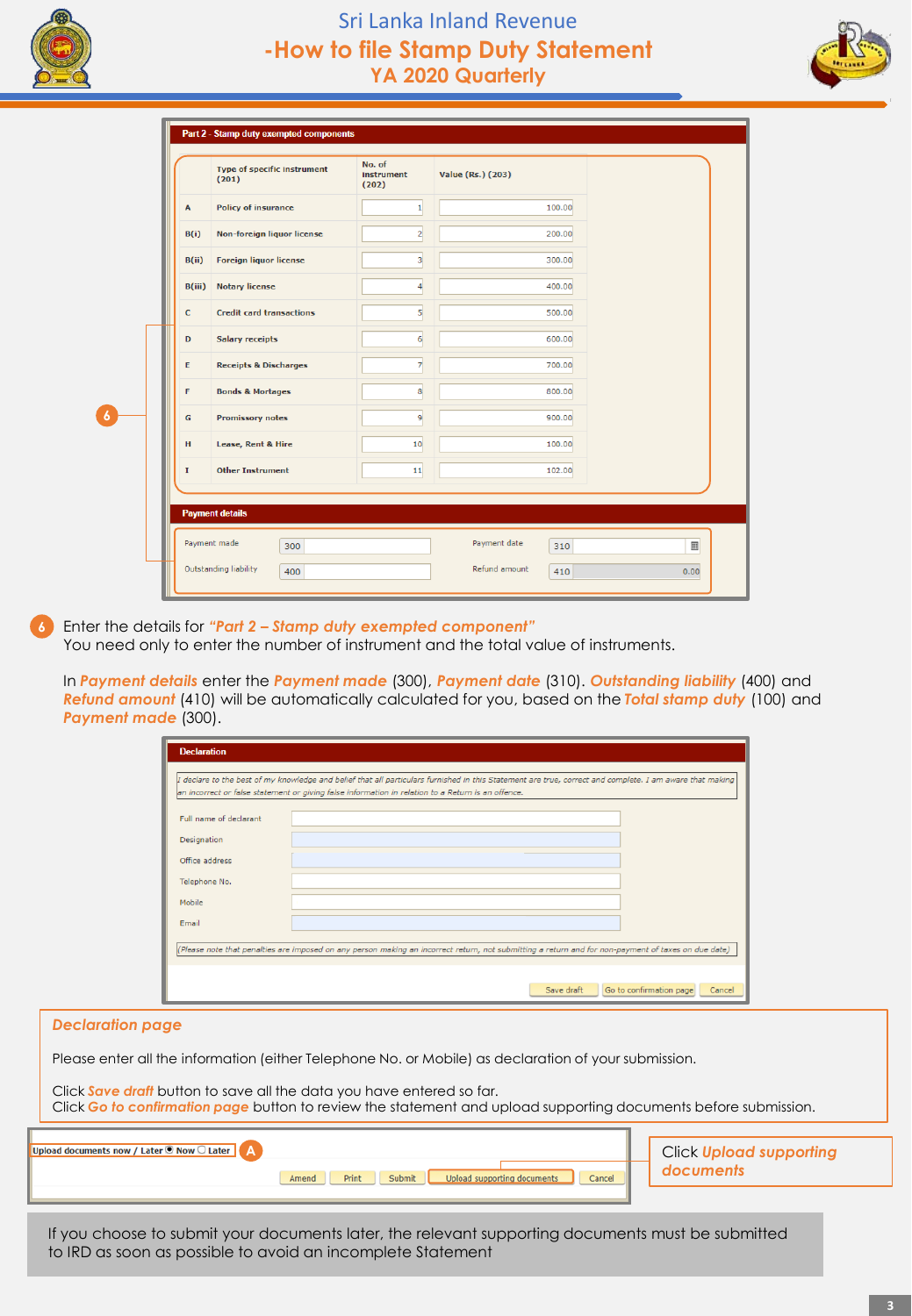

# Sri Lanka Inland Revenue **-How to file Stamp Duty Statement YA 2020 Quarterly**



| Insurance policy<br>$\overline{\mathbf{z}}$<br>Stamp duty receipt<br>$\overline{2}$<br>$\overline{a}$<br>$\Box$<br>Other<br>3 |        |
|-------------------------------------------------------------------------------------------------------------------------------|--------|
|                                                                                                                               |        |
|                                                                                                                               |        |
|                                                                                                                               |        |
| <b>Document Type</b><br><b>Sub Document Type</b><br><b>Document Name</b>                                                      |        |
| Supporting document<br>CASD - Insurance policy<br>Doc1.pdf                                                                    | Remove |
|                                                                                                                               | Remove |
| Supporting document<br>CASD - Insurance policy<br>suspension.jpg                                                              |        |

**A** You will be taken back to the tab "**Document Details**".

You will see the list of supporting documents that may be applicable for your submission. Check beside each  $checkbox ( \Box )$  on the relevant documents that you will need to upload

**B** Select the *Sub Document Type* and click *Select Files* (please ensure that the supporting documents selected are accurate)

**C** Uploaded document will be shown here



| ave |       |       |                                       |        |
|-----|-------|-------|---------------------------------------|--------|
|     | Amend | Print | Upload supporting documents<br>Submit | Cancel |

You will be taken back to the "**Confirmation tab**"

**E** Click *Amend* button to go back to the statement to amend anything you wish to change.

**F** Click *Print* button to print this Confirmation page.

**G** Click *Submit* button to submit this statement to IRD. Acknowledgement page will be provided.

**H** Click *Cancel* button to cancel this confirmation and return to Filing Summary Page. Your last Save Draft will be retained in the system.

| <b>Taxpayer Identification Number</b><br>Name of the organization<br>Date of Submission      | 300082459<br><b>ENG CO OP 1 21AUG20</b><br>2020-08-22 |  |
|----------------------------------------------------------------------------------------------|-------------------------------------------------------|--|
| Thank you for submitting the Return of Compounding authorities stamp duty<br>100000346532560 |                                                       |  |

**G** Click *Print* button to print this Acknowledgement page.

**H** Click *Back to Filing Summary* button to return to the Filing summary page.